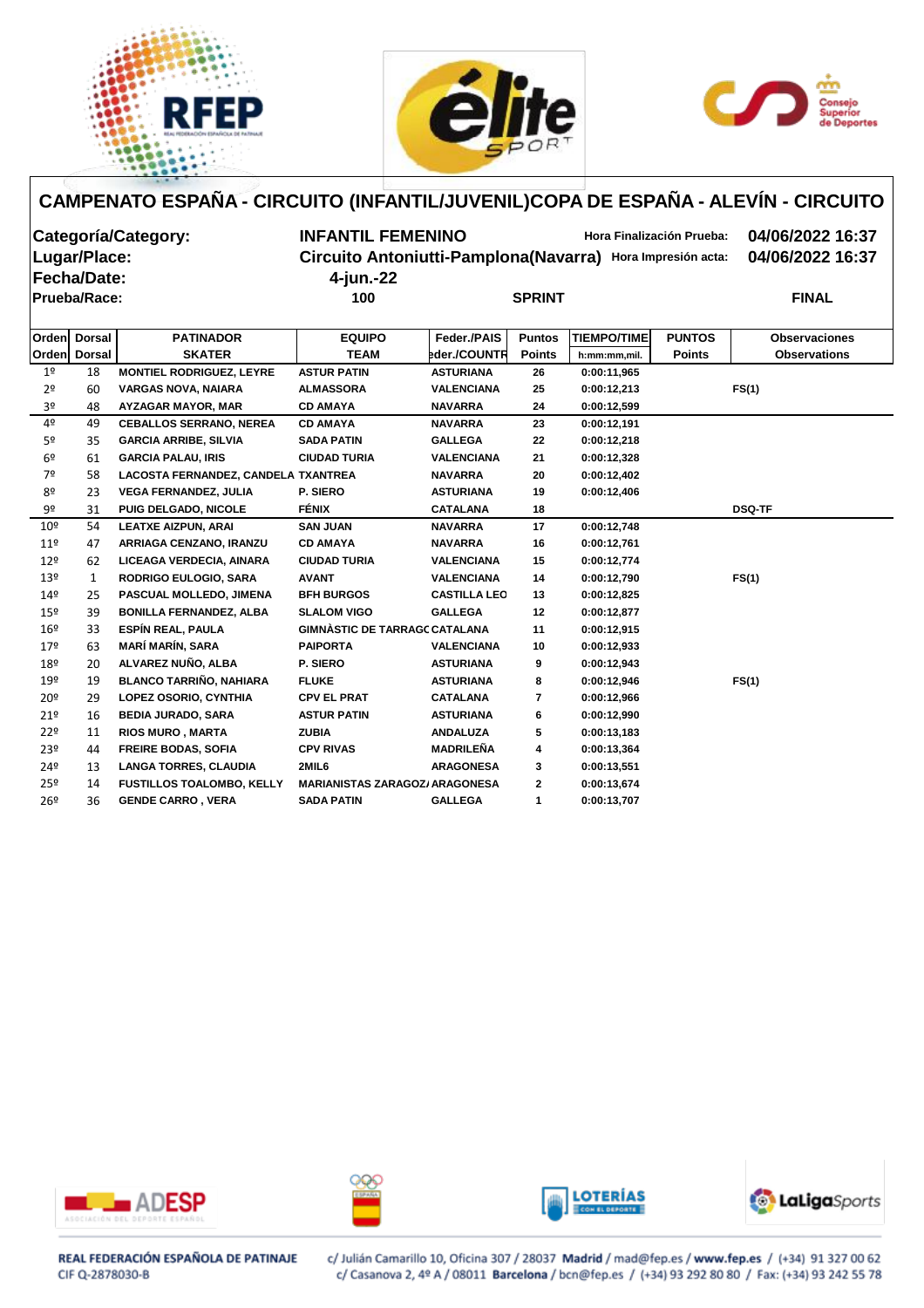





| Categoría/Category: |                     |                                       |                                                            | <b>INFANTIL FEMENINO</b><br>Hora Finalización Prueba: |               |                    |               |                      |  |  |
|---------------------|---------------------|---------------------------------------|------------------------------------------------------------|-------------------------------------------------------|---------------|--------------------|---------------|----------------------|--|--|
|                     | Lugar/Place:        |                                       | Circuito Antoniutti-Pamplona(Navarra) Hora Impresión acta: |                                                       |               |                    |               | 05/06/2022 11:01     |  |  |
|                     | <b>Fecha/Date:</b>  |                                       | 5-jun.-22                                                  |                                                       |               |                    |               |                      |  |  |
|                     | <b>Prueba/Race:</b> |                                       | 430                                                        |                                                       | <b>SPRINT</b> |                    |               | <b>FINAL</b>         |  |  |
|                     |                     |                                       |                                                            |                                                       |               |                    |               |                      |  |  |
|                     | Orden Dorsal        | <b>PATINADOR</b>                      | <b>EQUIPO</b>                                              | Feder./PAIS                                           | <b>Puntos</b> | <b>TIEMPO/TIME</b> | <b>PUNTOS</b> | <b>Observaciones</b> |  |  |
| Orden               | <b>Dorsal</b>       | <b>SKATER</b>                         | <b>TEAM</b>                                                | eder./COUNTR                                          | <b>Points</b> | h:mm:mm,mil.       | <b>Points</b> | <b>Observations</b>  |  |  |
| 1 <sup>°</sup>      | 18                  | <b>MONTIEL RODRIGUEZ, LEYRE</b>       | <b>ASTUR PATIN</b>                                         | <b>ASTURIANA</b>                                      | 37            | 0:00:43,712        |               |                      |  |  |
| 2 <sup>o</sup>      | 33                  | <b>ESPÍN REAL, PAULA</b>              | <b>GIMNÀSTIC DE TARRAGC CATALANA</b>                       |                                                       | 36            | 0:00:43,721        |               |                      |  |  |
| 3º                  | 60                  | <b>VARGAS NOVA, NAIARA</b>            | <b>ALMASSORA</b>                                           | <b>VALENCIANA</b>                                     | 35            | 0:00:43,804        |               |                      |  |  |
| 4º                  | 49                  | <b>CEBALLOS SERRANO, NEREA</b>        | <b>CD AMAYA</b>                                            | <b>NAVARRA</b>                                        | 34            | 0:00:43,832        |               |                      |  |  |
| 5 <sup>o</sup>      | 48                  | <b>AYZAGAR MAYOR, MAR</b>             | <b>CD AMAYA</b>                                            | <b>NAVARRA</b>                                        | 33            | 0:00:42,980        |               |                      |  |  |
| 6 <sup>o</sup>      | 58                  | LACOSTA FERNANDEZ, CANDELA TXANTREA   |                                                            | <b>NAVARRA</b>                                        | 32            | 0:00:43,711        |               |                      |  |  |
| 7º                  | 35                  | <b>GARCIA ARRIBE, SILVIA</b>          | <b>SADA PATIN</b>                                          | <b>GALLEGA</b>                                        | 31            | 0:00:43,178        |               | FS(1)                |  |  |
| 8º                  | 38                  | <b>SAMBAD FERNANDEZ, UXIA</b>         | <b>SADA PATIN</b>                                          | <b>GALLEGA</b>                                        | 30            | 0:00:43,948        |               |                      |  |  |
| 9º                  | 32                  | <b>CARLA, PLANA OLIVARES</b>          | <b>GIMNÀSTIC DE TARRAGC CATALANA</b>                       |                                                       | 29            | 0:00:43,765        |               |                      |  |  |
| 10 <sup>°</sup>     | 20                  | ALVAREZ NUÑO, ALBA                    | P. SIERO                                                   | <b>ASTURIANA</b>                                      | 28            | 0:00:43,848        |               |                      |  |  |
| 11 <sup>°</sup>     | 62                  | LICEAGA VERDECIA, AINARA              | <b>CIUDAD TURIA</b>                                        | <b>VALENCIANA</b>                                     | 27            | 0:00:43,980        |               |                      |  |  |
| 12 <sup>°</sup>     | 19                  | <b>BLANCO TARRIÑO, NAHIARA</b>        | <b>FLUKE</b>                                               | <b>ASTURIANA</b>                                      | 26            | 0:00:43,987        |               |                      |  |  |
| 13 <sup>°</sup>     | 57                  | <b>IBIRICU ARRUBLA, LEYRE</b>         | <b>TXANTREA</b>                                            | <b>NAVARRA</b>                                        | 25            | 0:00:43,987        |               |                      |  |  |
| 149                 | 29                  | LOPEZ OSORIO, CYNTHIA                 | <b>CPV EL PRAT</b>                                         | <b>CATALANA</b>                                       | 24            | 0:00:44,077        |               |                      |  |  |
| 15º                 | 16                  | <b>BEDIA JURADO, SARA</b>             | <b>ASTUR PATIN</b>                                         | <b>ASTURIANA</b>                                      | 23            | 0:00:44,192        |               |                      |  |  |
| 16 <sup>°</sup>     | 23                  | <b>VEGA FERNANDEZ, JULIA</b>          | P. SIERO                                                   | <b>ASTURIANA</b>                                      | 22            | 0:00:44,430        |               |                      |  |  |
| 179                 | 40                  | CONSUEGRA FERNÁNDEZ, EMMA CMP ARGANDA |                                                            | <b>MADRILEÑA</b>                                      | 21            | 0:00:44,228        |               |                      |  |  |
| 18º                 | 50                  | ERRANDONEA ARIZALETA, UXUE CD AMAYA   |                                                            | <b>NAVARRA</b>                                        | 20            | 0:00:44,234        |               |                      |  |  |
| 19º                 | 14                  | <b>FUSTILLOS TOALOMBO, KELLY</b>      | <b>MARIANISTAS ZARAGOZ/ ARAGONESA</b>                      |                                                       | 19            | 0:00:44,405        |               |                      |  |  |
| 20º                 | 61                  | <b>GARCIA PALAU, IRIS</b>             | <b>CIUDAD TURIA</b>                                        | <b>VALENCIANA</b>                                     | 18            | 0:00:44,494        |               |                      |  |  |
| 21°                 | 1                   | <b>RODRIGO EULOGIO, SARA</b>          | <b>AVANT</b>                                               | <b>VALENCIANA</b>                                     | 17            | 0:00:44,503        |               | FS(1)                |  |  |
| 22º                 | 31                  | PUIG DELGADO, NICOLE                  | <b>FÉNIX</b>                                               | <b>CATALANA</b>                                       | 16            | 0:00:44,531        |               |                      |  |  |
| 23º                 | 63                  | <b>MARÍ MARÍN, SARA</b>               | <b>PAIPORTA</b>                                            | <b>VALENCIANA</b>                                     | 15            | 0:00:44,543        |               |                      |  |  |
| 24º                 | 13                  | <b>LANGA TORRES, CLAUDIA</b>          | 2MIL6                                                      | <b>ARAGONESA</b>                                      | 14            | 0:00:44,716        |               |                      |  |  |
| 25 <sup>°</sup>     | 26                  | <b>GARAYO SERNA, CLAUDIA</b>          | <b>CD ROLLING LEMONS</b>                                   | <b>CASTILLA LEO</b>                                   | 13            | 0:00:44,790        |               |                      |  |  |
| 26 <sup>°</sup>     | 51                  | AMENÁBAR IGARTÚA, AMAIUR              | <b>LAGUNAK</b>                                             | <b>NAVARRA</b>                                        | 12            | 0:00:44,929        |               |                      |  |  |
| 27°                 | 17                  | DIAZ LOPEZ, DANIELA                   | <b>ASTUR PATIN</b>                                         | <b>ASTURIANA</b>                                      | 11            | 0:00:45,049        |               |                      |  |  |
| 28º                 | 11                  | <b>RIOS MURO, MARTA</b>               | <b>ZUBIA</b>                                               | <b>ANDALUZA</b>                                       | 10            | 0:00:45,248        |               |                      |  |  |
| 29º                 | 65                  | DELGADO DELGADO, VALERIA              | <b>DESLIZA VITORIA</b>                                     | <b>VASCA</b>                                          | 9             | 0:00:45,249        |               |                      |  |  |
| 30 <sup>o</sup>     | 44                  | <b>FREIRE BODAS, SOFIA</b>            | <b>CPV RIVAS</b>                                           | MADRILEÑA                                             | 8             | 0:00:45,495        |               |                      |  |  |
| 31 <sup>o</sup>     | 45                  | OCAMPO OCAMPO, MARIANA                | EL PATÍN DE ORO                                            | <b>MADRILEÑA</b>                                      | 7             | 0:00:45,624        |               |                      |  |  |
| 32 <sup>o</sup>     | 37                  | PARDO ALONSO, VICTORIA                | <b>SADA PATIN</b>                                          | <b>GALLEGA</b>                                        | 6             | 0:00:45,777        |               |                      |  |  |
| 33 <sup>o</sup>     | 46                  | <b>BRUNO LOPEZ, MONICA</b>            | <b>M URBAN</b>                                             | <b>MURCIANA</b>                                       | 5             | 0:00:46,019        |               |                      |  |  |
| 34º                 | 15                  | <b>CARDESA CRUZ, ANDREA</b>           | <b>SKATE FASTER</b>                                        | <b>ARAGONESA</b>                                      | 4             | 0:00:46,150        |               |                      |  |  |
| 35 <sup>o</sup>     | 10                  | ROLDÁN FREY, ANNA                     | <b>AL-ANDALUS</b>                                          | <b>ANDALUZA</b>                                       | 3             | 0:00:46,203        |               |                      |  |  |
| 36 <sup>°</sup>     | 25                  | PASCUAL MOLLEDO, JIMENA               | <b>BFH BURGOS</b>                                          | <b>CASTILLA LEO</b>                                   | $\mathbf{2}$  | 0:00:46,293        |               |                      |  |  |
| 37 <sup>°</sup>     | 42                  | ORDOÑEZ JIMENEZ, PAULA                | <b>CMP ARGANDA</b>                                         | <b>MADRILEÑA</b>                                      | 1             | 0:00:46,381        |               |                      |  |  |









REAL FEDERACIÓN ESPAÑOLA DE PATINAJE CIF Q-2878030-B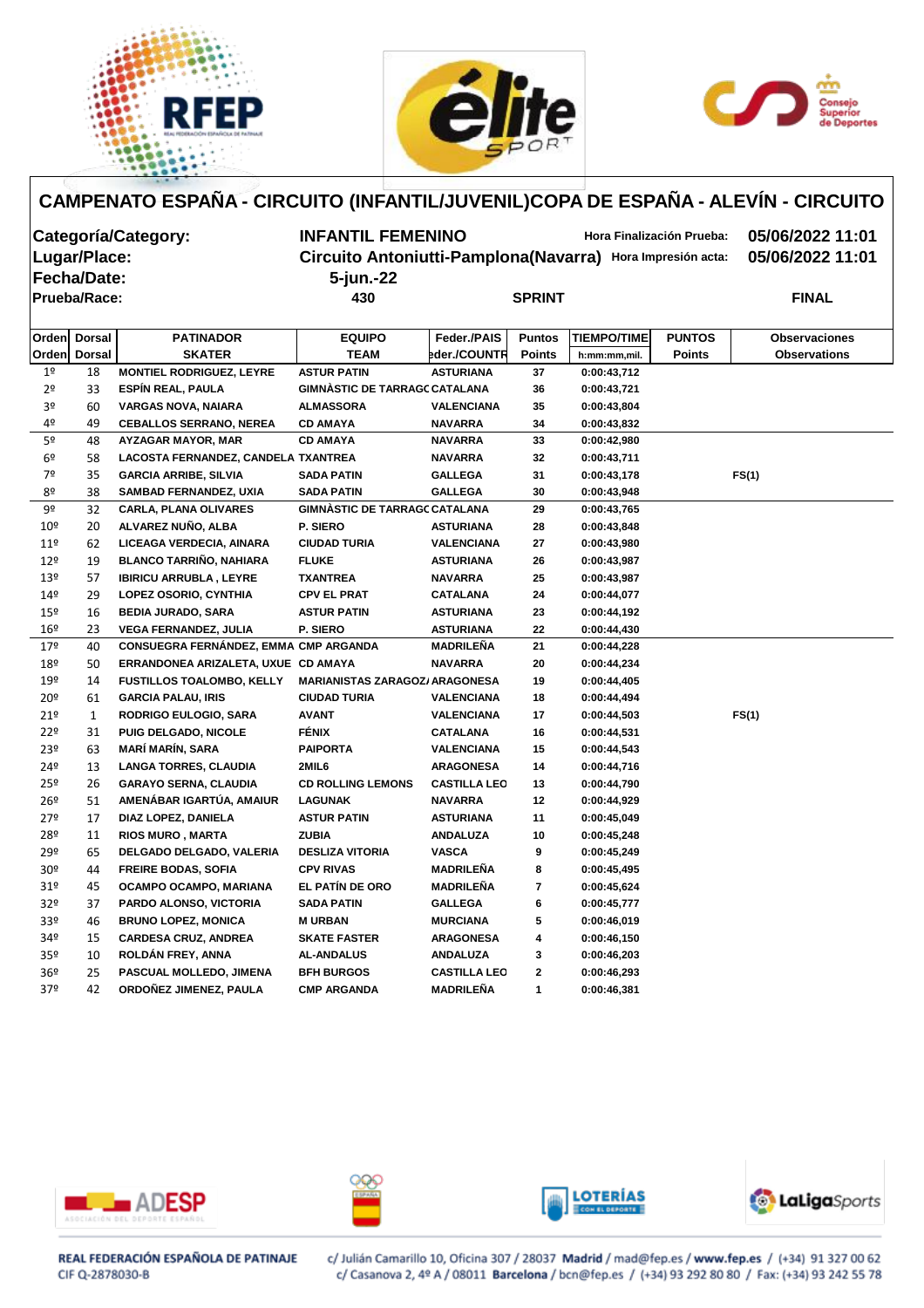





| Categoría/Category: | <b>INFANTIL FEMENINO</b> | Hora Finalización Prueba:                                  | 04/06/2022   |
|---------------------|--------------------------|------------------------------------------------------------|--------------|
| Lugar/Place:        |                          | Circuito Antoniutti-Pamplona(Navarra) Hora Impresión acta: | 04/06/2022   |
| Fecha/Date:         | 4-jun.-22                |                                                            |              |
| Prueba/Race:        | 5000                     | <b>PUNTOS</b>                                              | <b>FINAL</b> |

**Categoría/Category: INFANTIL FEMENINO Hora Finalización Prueba: 04/06/2022 17:18 Lugar/Place: Circuito Antoniutti-Pamplona(Navarra) Hora Impresión acta: 04/06/2022 17:18 Fecha/Date: 4-jun.-22**

|                 | Orden Dorsal | <b>PATINADOR</b>                             | <b>EQUIPO</b>                         | Feder./PAIS         | <b>Puntos</b> | <b>TIEMPO/TIME</b> | <b>PUNTOS</b> | <b>Observaciones</b> |
|-----------------|--------------|----------------------------------------------|---------------------------------------|---------------------|---------------|--------------------|---------------|----------------------|
|                 | Orden Dorsal | <b>SKATER</b>                                | <b>TEAM</b>                           | eder./COUNTR        | <b>Points</b> | h:mm:mm,mil.       | <b>Points</b> | <b>Observations</b>  |
| 1 <sup>°</sup>  | 32           | <b>CARLA, PLANA OLIVARES</b>                 | <b>GIMNÀSTIC DE TARRAGC CATALANA</b>  |                     | 40            |                    | 9             |                      |
| 2 <sup>o</sup>  | 18           | <b>MONTIEL RODRIGUEZ, LEYRE</b>              | <b>ASTUR PATIN</b>                    | <b>ASTURIANA</b>    | 39            |                    | 7             |                      |
| 3 <sup>o</sup>  | 16           | <b>BEDIA JURADO, SARA</b>                    | <b>ASTUR PATIN</b>                    | <b>ASTURIANA</b>    | 38            |                    | 4             |                      |
| 4º              | 51           | AMENÁBAR IGARTÚA, AMAIUR                     | <b>LAGUNAK</b>                        | <b>NAVARRA</b>      | 37            |                    | 4             |                      |
| 5º              | 60           | <b>VARGAS NOVA, NAIARA</b>                   | <b>ALMASSORA</b>                      | <b>VALENCIANA</b>   | 36            |                    | 3             |                      |
| 6 <sup>o</sup>  | 55           | RODRIGUEZ UDI, PAULA                         | <b>SAN JUAN</b>                       | <b>NAVARRA</b>      | 35            |                    | 2             |                      |
| 7º              | 38           | <b>SAMBAD FERNANDEZ, UXIA</b>                | <b>SADA PATIN</b>                     | <b>GALLEGA</b>      | 34            |                    | 2             |                      |
| 8º              | 33           | <b>ESPÍN REAL, PAULA</b>                     | <b>GIMNASTIC DE TARRAGC CATALANA</b>  |                     | 33            |                    |               |                      |
| 9º              | 63           | <b>MARÍ MARÍN, SARA</b>                      | <b>PAIPORTA</b>                       | <b>VALENCIANA</b>   | 32            |                    | 1             |                      |
| 10 <sup>°</sup> | 53           | <b>ECHENIQUE GONZALEZ, NORA</b>              | <b>SAN JUAN</b>                       | <b>NAVARRA</b>      | 31            |                    |               |                      |
| $11^{\circ}$    | 20           | ALVAREZ NUÑO, ALBA                           | P. SIERO                              | <b>ASTURIANA</b>    | 30            |                    |               |                      |
| 12 <sup>°</sup> | 47           | ARRIAGA CENZANO, IRANZU                      | <b>CD AMAYA</b>                       | <b>NAVARRA</b>      | 29            |                    |               |                      |
| $13^{\circ}$    | 13           | <b>LANGA TORRES, CLAUDIA</b>                 | 2MIL6                                 | <b>ARAGONESA</b>    | 28            |                    |               |                      |
| $14^{\circ}$    | 42           | ORDOÑEZ JIMENEZ, PAULA                       | <b>CMP ARGANDA</b>                    | <b>MADRILEÑA</b>    | 27            |                    |               |                      |
| $15^{\circ}$    | 52           | <b>EMA ELCANO, IRAIA</b>                     | <b>LAGUNAK</b>                        | <b>NAVARRA</b>      | 26            |                    |               |                      |
| $16^{\circ}$    | 28           | FERNÁNDEZ MONSALVE, MARTINA CPV EL PRAT      |                                       | <b>CATALANA</b>     | 25            |                    |               |                      |
| $17^{\circ}$    | 64           | <b>PANADES BARRERA, NEREA</b>                | <b>ROLLER ALMASSORA</b>               | <b>VALENCIANA</b>   | 24            |                    |               |                      |
| 18º             | 23           | <b>VEGA FERNANDEZ, JULIA</b>                 | P. SIERO                              | <b>ASTURIANA</b>    | 23            |                    |               |                      |
| $19^{\circ}$    | 62           | LICEAGA VERDECIA, AINARA                     | <b>CIUDAD TURIA</b>                   | <b>VALENCIANA</b>   | 22            |                    |               |                      |
| 20 <sup>°</sup> | 27           | COSTAFREDA I MATAMALA, BERTA CPV EL PRAT     |                                       | <b>CATALANA</b>     | 21            |                    |               |                      |
| 21°             | 40           | <b>CONSUEGRA FERNÁNDEZ, EMMA CMP ARGANDA</b> |                                       | <b>MADRILEÑA</b>    | 20            |                    |               |                      |
| 22 <sup>°</sup> | 58           | LACOSTA FERNANDEZ, CANDELA TXANTREA          |                                       | <b>NAVARRA</b>      | 19            |                    |               |                      |
| 23 <sup>°</sup> | 26           | <b>GARAYO SERNA, CLAUDIA</b>                 | <b>CD ROLLING LEMONS</b>              | <b>CASTILLA LEO</b> | 18            |                    |               |                      |
| 24º             | 21           | <b>MEDERO GARCIA, LUCIA</b>                  | P. SIERO                              | <b>ASTURIANA</b>    | 17            |                    |               |                      |
| $25^{\circ}$    | 61           | <b>GARCIA PALAU, IRIS</b>                    | <b>CIUDAD TURIA</b>                   | <b>VALENCIANA</b>   | 16            |                    |               |                      |
| $26^{\circ}$    | 43           | PÉREZ PARÍS, ISABEL                          | <b>CMP ARGANDA</b>                    | <b>MADRILEÑA</b>    | 15            |                    |               |                      |
| 279             | 35           | <b>GARCIA ARRIBE, SILVIA</b>                 | <b>SADA PATIN</b>                     | <b>GALLEGA</b>      | 14            |                    |               |                      |
| 28º             | 30           | <b>MESA MIGUELEZ, MARTA</b>                  | <b>CPV EL PRAT</b>                    | <b>CATALANA</b>     | 13            |                    |               |                      |
| 29º             | 45           | OCAMPO OCAMPO, MARIANA                       | <b>EL PATÍN DE ORO</b>                | MADRILEÑA           | 12            |                    |               |                      |
| 30 <sup>°</sup> | 44           | <b>FREIRE BODAS, SOFIA</b>                   | <b>CPV RIVAS</b>                      | <b>MADRILEÑA</b>    | 11            |                    |               | <b>DNF</b>           |
| 31 <sup>°</sup> | 46           | <b>BRUNO LOPEZ, MONICA</b>                   | <b>M URBAN</b>                        | <b>MURCIANA</b>     | 10            |                    |               | <b>DNF</b>           |
| 32 <sup>o</sup> | 10           | ROLDÁN FREY, ANNA                            | <b>AL-ANDALUS</b>                     | <b>ANDALUZA</b>     | 9             |                    |               | <b>DNF</b>           |
| 33 <sup>o</sup> | 34           | <b>CANOSA FREIRE, ANA ISABEL</b>             | <b>SADA PATIN</b>                     | <b>GALLEGA</b>      | 8             |                    |               | <b>DNF</b>           |
| 34º             | 25           | PASCUAL MOLLEDO, JIMENA                      | <b>BFH BURGOS</b>                     | <b>CASTILLA LEO</b> | 7             |                    |               | <b>DNF</b>           |
| 35 <sup>o</sup> | 65           | DELGADO DELGADO, VALERIA                     | <b>DESLIZA VITORIA</b>                | <b>VASCA</b>        | 6             |                    |               | <b>DNF</b>           |
| 36 <sup>°</sup> | 11           | <b>RIOS MURO, MARTA</b>                      | <b>ZUBIA</b>                          | <b>ANDALUZA</b>     | 5             |                    |               | <b>DNF</b>           |
| 37 <sup>o</sup> | 24           | <b>GARCIA HERNANDO, ANDREA</b>               | <b>BFH BURGOS</b>                     | <b>CASTILLA LEO</b> | 4             |                    |               | <b>DNF</b>           |
| 38º             | 49           | <b>CEBALLOS SERRANO, NEREA</b>               | <b>CD AMAYA</b>                       | <b>NAVARRA</b>      | 3             |                    |               | <b>DNF</b>           |
| 39º             | 14           | FUSTILLOS TOALOMBO, KELLY                    | <b>MARIANISTAS ZARAGOZ/ ARAGONESA</b> |                     | $\mathbf{2}$  |                    |               | <b>DNF</b>           |
| 40º             | 12           | <b>GARCÍA MUR, SILVIA</b>                    | 2MIL6                                 | <b>ARAGONESA</b>    | 1             |                    |               | <b>DNF</b>           |









REAL FEDERACIÓN ESPAÑOLA DE PATINAJE CIF Q-2878030-B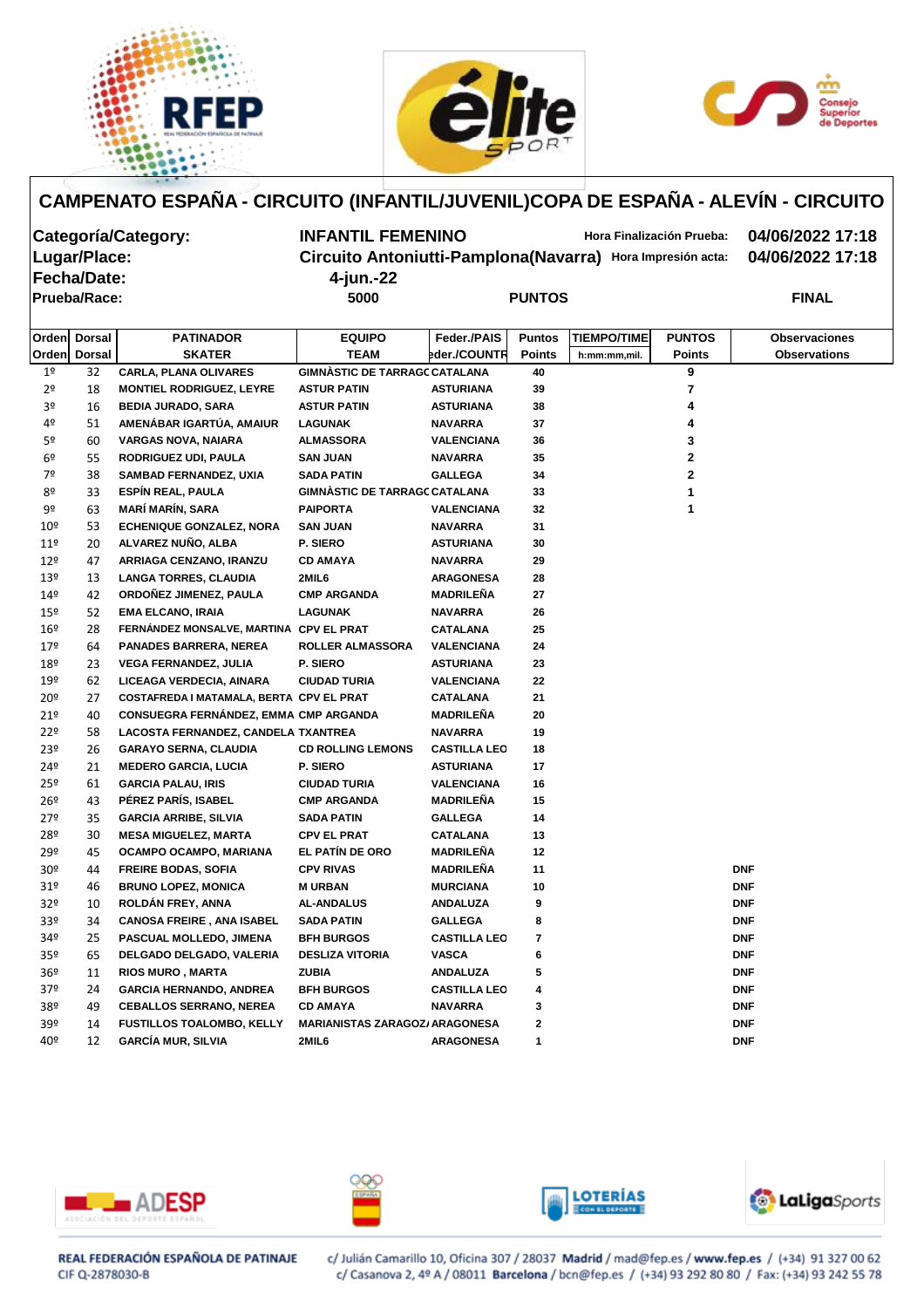





**Fecha/Date: 5-jun.-22**

**Categoría/Category: INFANTIL FEMENINO Hora Finalización Prueba: 05/06/2022 12:38 Lugar/Place: Circuito Antoniutti-Pamplona(Navarra) Hora Impresión acta: 05/06/2022 12:38**

**Prueba/Race: 8000 ELIMINACION FINAL**

|                 | Orden Dorsal  | <b>PATINADOR</b>                         | <b>EQUIPO</b>                         | Feder./PAIS         | <b>Puntos</b> | <b>TIEMPO/TIME</b> | <b>PUNTOS</b> | <b>Observaciones</b> |  |  |  |  |
|-----------------|---------------|------------------------------------------|---------------------------------------|---------------------|---------------|--------------------|---------------|----------------------|--|--|--|--|
| Orden           | <b>Dorsal</b> | <b>SKATER</b>                            | <b>TEAM</b>                           | eder./COUNTR        | <b>Points</b> | h:mm:mm,mil.       | <b>Points</b> | <b>Observations</b>  |  |  |  |  |
| 1 <sup>o</sup>  | 32            | <b>CARLA, PLANA OLIVARES</b>             | <b>GIMNÀSTIC DE TARRAGC CATALANA</b>  |                     | 39            |                    |               | W(1)                 |  |  |  |  |
| 2 <sup>o</sup>  | 18            | <b>MONTIEL RODRIGUEZ, LEYRE</b>          | <b>ASTUR PATIN</b>                    | <b>ASTURIANA</b>    | 38            |                    |               |                      |  |  |  |  |
| 3 <sup>o</sup>  | 60            | <b>VARGAS NOVA, NAIARA</b>               | <b>ALMASSORA</b>                      | <b>VALENCIANA</b>   | 37            |                    |               |                      |  |  |  |  |
| 4º              | 33            | <b>ESPÍN REAL, PAULA</b>                 | <b>GIMNÀSTIC DE TARRAGC CATALANA</b>  |                     | 36            |                    |               |                      |  |  |  |  |
| 5º              | 16            | <b>BEDIA JURADO, SARA</b>                | <b>ASTUR PATIN</b>                    | <b>ASTURIANA</b>    | 35            |                    |               | W(1)                 |  |  |  |  |
| 6 <sup>o</sup>  | 63            | <b>MARÍ MARÍN, SARA</b>                  | <b>PAIPORTA</b>                       | <b>VALENCIANA</b>   | 34            |                    |               | <b>DNF</b>           |  |  |  |  |
| 7º              | 51            | AMENÁBAR IGARTÚA, AMAIUR                 | <b>LAGUNAK</b>                        | <b>NAVARRA</b>      | 33            |                    |               | <b>DNF</b>           |  |  |  |  |
| 8º              | 38            | <b>SAMBAD FERNANDEZ, UXIA</b>            | <b>SADA PATIN</b>                     | <b>GALLEGA</b>      | 32            |                    |               | <b>DNF</b>           |  |  |  |  |
| 9º              | 56            | <b>SOLA BAIGORRI, UXUE</b>               | <b>SAN JUAN</b>                       | <b>NAVARRA</b>      | 31            |                    |               | $W(1)$ -DNF          |  |  |  |  |
| 10 <sup>°</sup> | 55            | RODRIGUEZ UDI, PAULA                     | <b>SAN JUAN</b>                       | <b>NAVARRA</b>      | 30            |                    |               | $W(1)$ -DNF          |  |  |  |  |
| 11 <sup>°</sup> | 27            | COSTAFREDA I MATAMALA, BERTA CPV EL PRAT |                                       | <b>CATALANA</b>     | 29            |                    |               | <b>DNF</b>           |  |  |  |  |
| $12^{\circ}$    | 64            | <b>PANADES BARRERA, NEREA</b>            | <b>ROLLER ALMASSORA</b>               | <b>VALENCIANA</b>   | 28            |                    |               | <b>DNF</b>           |  |  |  |  |
| 13º             | 57            | <b>IBIRICU ARRUBLA, LEYRE</b>            | <b>TXANTREA</b>                       | <b>NAVARRA</b>      | 27            |                    |               | <b>DNF</b>           |  |  |  |  |
| 149             | 52            | <b>EMA ELCANO, IRAIA</b>                 | <b>LAGUNAK</b>                        | <b>NAVARRA</b>      | 26            |                    |               | <b>DNF</b>           |  |  |  |  |
| 15 <sup>°</sup> | 40            | CONSUEGRA FERNÁNDEZ, EMMA CMP ARGANDA    |                                       | <b>MADRILEÑA</b>    | 25            |                    |               | <b>DNF</b>           |  |  |  |  |
| 16 <sup>°</sup> | 58            | LACOSTA FERNANDEZ, CANDELA TXANTREA      |                                       | <b>NAVARRA</b>      | 24            |                    |               | <b>DNF</b>           |  |  |  |  |
| 179             | 20            | ALVAREZ NUÑO, ALBA                       | P. SIERO                              | <b>ASTURIANA</b>    | 23            |                    |               | <b>DNF</b>           |  |  |  |  |
| 18º             | 17            | DIAZ LOPEZ, DANIELA                      | <b>ASTUR PATIN</b>                    | <b>ASTURIANA</b>    | 22            |                    |               | <b>DNF</b>           |  |  |  |  |
| $19^{\circ}$    | 22            | PORTILLA BALSA, PAULA                    | P. SIERO                              | <b>ASTURIANA</b>    | 21            |                    |               | <b>DNF</b>           |  |  |  |  |
| $20^{\circ}$    | 13            | <b>LANGA TORRES, CLAUDIA</b>             | 2MIL6                                 | <b>ARAGONESA</b>    | 20            |                    |               | <b>DNF</b>           |  |  |  |  |
| 21 <sup>°</sup> | 26            | <b>GARAYO SERNA, CLAUDIA</b>             | <b>CD ROLLING LEMONS</b>              | <b>CASTILLA LEO</b> | 18,5          |                    |               |                      |  |  |  |  |
| 21°             | 43            | PÉREZ PARÍS, ISABEL                      | <b>CMP ARGANDA</b>                    | <b>MADRILEÑA</b>    | 18,5          |                    |               |                      |  |  |  |  |
| 23º             | 49            | <b>CEBALLOS SERRANO, NEREA</b>           | <b>CD AMAYA</b>                       | <b>NAVARRA</b>      | 16,5          |                    |               |                      |  |  |  |  |
| 23º             | 42            | ORDOÑEZ JIMENEZ, PAULA                   | <b>CMP ARGANDA</b>                    | <b>MADRILEÑA</b>    | 16,5          |                    |               |                      |  |  |  |  |
| 25º             | 2             | ALEIXANDRE SANCHEZ, ERIKA                | <b>CIUDAD TURIA</b>                   | <b>VALENCIANA</b>   | 14,5          |                    |               |                      |  |  |  |  |
| 25º             | 62            | LICEAGA VERDECIA, AINARA                 | <b>CIUDAD TURIA</b>                   | <b>VALENCIANA</b>   | 14,5          |                    |               |                      |  |  |  |  |
| 279             | 21            | <b>MEDERO GARCIA, LUCIA</b>              | P. SIERO                              | <b>ASTURIANA</b>    | 12,5          |                    |               |                      |  |  |  |  |
| 27º             | 59            | PAUNER JUAN, CARLA                       | <b>ALMASSORA</b>                      | <b>VALENCIANA</b>   | 12,5          |                    |               |                      |  |  |  |  |
| 29º             | 46            | <b>BRUNO LOPEZ, MONICA</b>               | <b>M URBAN</b>                        | <b>MURCIANA</b>     | 10,5          |                    |               |                      |  |  |  |  |
| 29º             | 11            | <b>RIOS MURO, MARTA</b>                  | <b>ZUBIA</b>                          | <b>ANDALUZA</b>     | 10,5          |                    |               |                      |  |  |  |  |
| 31 <sup>o</sup> | 65            | DELGADO DELGADO, VALERIA                 | <b>DESLIZA VITORIA</b>                | <b>VASCA</b>        | 8,5           |                    |               |                      |  |  |  |  |
| 31 <sup>°</sup> | 14            | <b>FUSTILLOS TOALOMBO, KELLY</b>         | <b>MARIANISTAS ZARAGOZ/ ARAGONESA</b> |                     | 8,5           |                    |               |                      |  |  |  |  |
| 33 <sup>°</sup> | 44            | <b>FREIRE BODAS, SOFIA</b>               | <b>CPV RIVAS</b>                      | <b>MADRILEÑA</b>    | 6,5           |                    |               |                      |  |  |  |  |
| 33 <sup>°</sup> | 10            | ROLDÁN FREY, ANNA                        | <b>AL-ANDALUS</b>                     | <b>ANDALUZA</b>     | 6,5           |                    |               |                      |  |  |  |  |
| 35º             | 35            | <b>GARCIA ARRIBE, SILVIA</b>             | SADA PATIN                            | <b>GALLEGA</b>      | 4,5           |                    |               |                      |  |  |  |  |
| 35º             | 25            | PASCUAL MOLLEDO, JIMENA                  | <b>BFH BURGOS</b>                     | <b>CASTILLA LEO</b> | 4,5           |                    |               |                      |  |  |  |  |
| 37 <sup>°</sup> | 24            | <b>GARCIA HERNANDO, ANDREA</b>           | <b>BFH BURGOS</b>                     | <b>CASTILLA LEO</b> | 2,5           |                    |               |                      |  |  |  |  |
| 37 <sup>°</sup> | 12            | <b>GARCÍA MUR, SILVIA</b>                | 2MIL6                                 | <b>ARAGONESA</b>    | 2,5           |                    |               |                      |  |  |  |  |
| 39º             | 34            | <b>CANOSA FREIRE, ANA ISABEL</b>         | <b>SADA PATIN</b>                     | <b>GALLEGA</b>      | 1             |                    |               |                      |  |  |  |  |









REAL FEDERACIÓN ESPAÑOLA DE PATINAJE CIF Q-2878030-B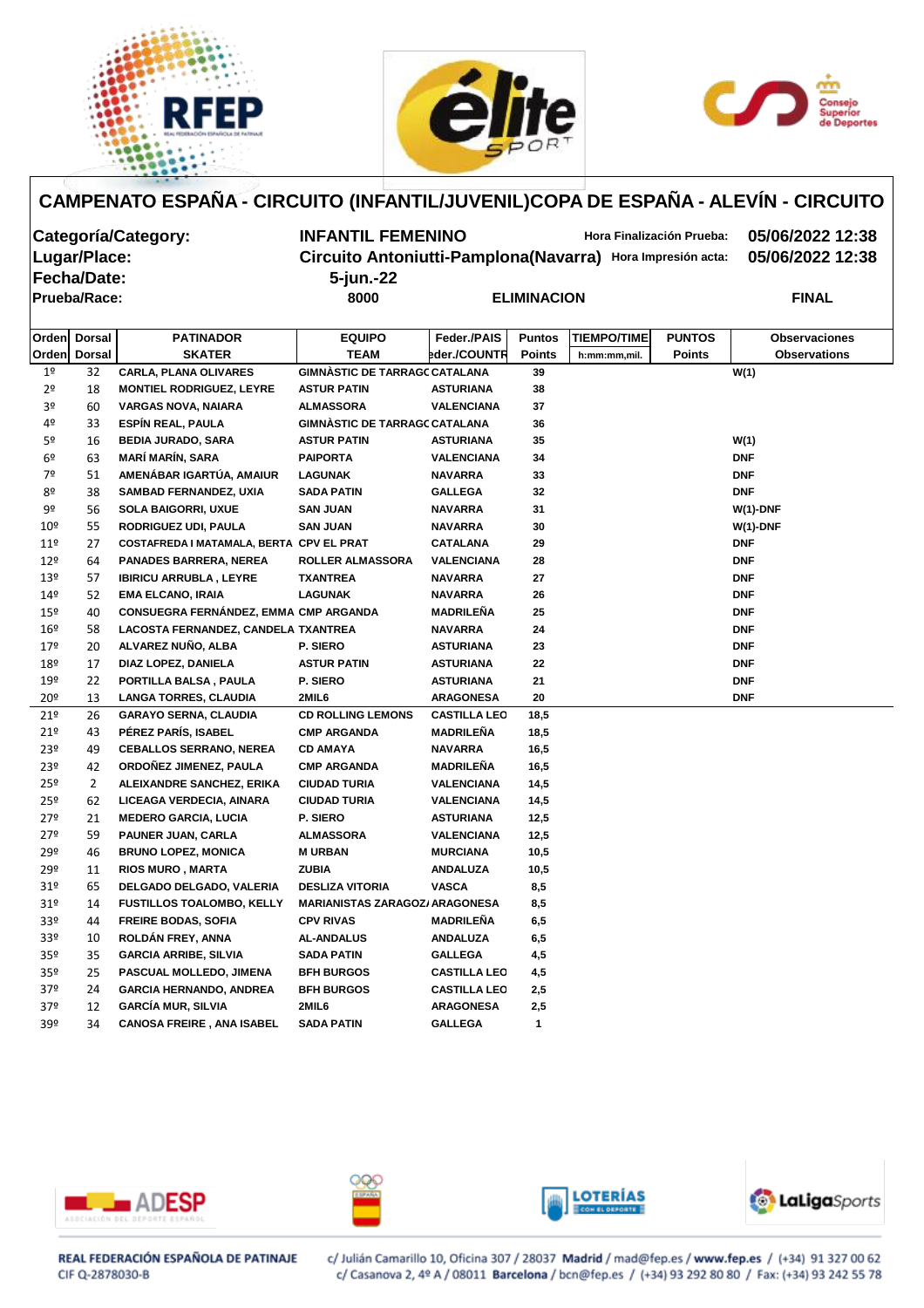|                                    |                                                            | <u>Gampenato</u>                               |                                          |                    |                            |                 |                                                       |                |                |                |                         |                |
|------------------------------------|------------------------------------------------------------|------------------------------------------------|------------------------------------------|--------------------|----------------------------|-----------------|-------------------------------------------------------|----------------|----------------|----------------|-------------------------|----------------|
| Categoría/Category:                |                                                            | E<br><b>INFANTIL FEMENINO</b>                  |                                          |                    |                            |                 |                                                       |                |                |                |                         |                |
|                                    |                                                            |                                                |                                          |                    |                            |                 | <b>PUNTOS / POINTS</b>                                |                |                |                |                         |                |
|                                    |                                                            |                                                |                                          | 1ª Jorn.           | 2ª Jorn.                   | 1ª Jorn.        | 2ª Jorn.                                              |                |                |                |                         |                |
|                                    |                                                            |                                                |                                          | <b>Circuito</b>    | <b>Circuito</b>            | <b>Circuito</b> | <b>Circuito</b>                                       |                |                |                |                         |                |
|                                    |                                                            |                                                |                                          | <b>Antoniutti-</b> | Antoniutti-                | Antoniutti-     | Antoniutti-                                           |                |                |                |                         |                |
|                                    |                                                            |                                                |                                          |                    |                            |                 | Pamplona(Na   Pamplona(Na   Pamplona(Na   Pamplona(Na |                |                |                |                         |                |
|                                    |                                                            |                                                |                                          | varra)             | varra)                     | varra)          | varra)                                                |                |                |                |                         |                |
|                                    |                                                            |                                                |                                          | 04-jun             | 05-jun                     | 04-jun          | $05$ -jun                                             |                |                |                |                         |                |
| <b>Orden Dorsal</b>                | <b>PATINADOR</b>                                           | <b>EQUIPO</b>                                  | <b>PAIS</b>                              | <b>SPRINT</b>      | <b>SPRINT</b>              | <b>PUNTOS</b>   | <b>ELIMINACION</b>                                    |                |                |                | <b>Medallero</b>        |                |
| <b>Place Numbe</b>                 | <b>SKATER</b>                                              | <b>TEAM</b>                                    | <b>COUNTRY</b>                           | 100                | 430                        | 5000            | 8000                                                  | <b>GENERAL</b> | $1^{\circ}$    | $2^{\circ}$    | 3 <sup>o</sup>          | <b>Tota</b>    |
| 1 <sup>0</sup><br>18               | <b>MONTIEL RODRIGUEZ, LEYRE</b>                            | <b>ASTUR PATIN</b>                             | <b>ASTURIANA</b>                         | 26                 | 37                         | 39              | 38                                                    | 140            | $\overline{2}$ | $\overline{2}$ |                         | $\overline{4}$ |
| $2^{\circ}$<br>60                  | <b>VARGAS NOVA, NAIARA</b>                                 | <b>ALMASSORA</b>                               | <b>VALENCIANA</b>                        | 25                 | 35                         | 36              | 37                                                    | 133            |                |                | $\overline{2}$          | $\mathbf{3}$   |
| 3 <sup>o</sup>                     | 33 ESPÍN REAL, PAULA                                       | <b>GIMNÀSTIC DE TARRAGC CATALANA</b>           |                                          | 11                 | 36                         | 33              | 36                                                    | 116            |                | -1             |                         | $\overline{1}$ |
| 4 <sup>0</sup>                     | 16 BEDIA JURADO, SARA                                      | <b>ASTUR PATIN</b>                             | <b>ASTURIANA</b>                         | 6                  | 23                         | 38              | 35                                                    | 102            |                |                | - 1                     | $\overline{1}$ |
| $5^{\circ}$                        | 58 LACOSTA FERNANDEZ, CANDELA                              | <b>TXANTREA</b>                                | <b>NAVARRA</b>                           | 20                 | 32                         | 19              | 24                                                    | 95             |                |                |                         |                |
| $6^{\rm o}$                        | 63 MARÍ MARÍN, SARA                                        | <b>PAIPORTA</b>                                | <b>VALENCIANA</b>                        | 10                 | 15                         | 32              | 34                                                    | 91             |                |                |                         |                |
| $7^\circ$<br>8 <sup>o</sup>        | 20 ALVAREZ NUÑO, ALBA<br>62 LICEAGA VERDECIA, AINARA       | P. SIERO<br><b>CIUDAD TURIA</b>                | <b>ASTURIANA</b><br><b>VALENCIANA</b>    | 9<br>15            | 28<br>27                   | 30              | 23<br>14,5                                            | 90<br>78,5     |                |                |                         |                |
| 90                                 | 49 CEBALLOS SERRANO, NEREA                                 | <b>CD AMAYA</b>                                | <b>NAVARRA</b>                           | 23                 | 34                         | 22<br>3         | 16,5                                                  | 76,5           |                |                |                         |                |
| 10 <sup>o</sup>                    | 35 GARCIA ARRIBE, SILVIA                                   | <b>SADA PATIN</b>                              | <b>GALLEGA</b>                           | 22                 | 31                         | 14              | 4,5                                                   | 71,5           |                |                |                         |                |
| 11 <sup>0</sup>                    | 13 LANGA TORRES, CLAUDIA                                   | 2MIL6                                          | <b>ARAGONESA</b>                         | $\mathbf{3}$       | 14                         | 28              | 20                                                    | 65             |                |                |                         |                |
| 12 <sup>0</sup>                    | 14 FUSTILLOS TOALOMBO, KELLY                               | <b>MARIANISTAS ZARAGOZ/ARAGONESA</b>           |                                          | $\mathbf{2}$       | 19                         | $\mathbf{2}$    | 8,5                                                   | 31,5           |                |                |                         |                |
| 13 <sup>0</sup><br>11              | <b>RIOS MURO, MARTA</b>                                    | <b>ZUBIA</b>                                   | <b>ANDALUZA</b>                          | 5                  | 10 <sub>1</sub>            | 5               | 10,5                                                  | 30,5           |                |                |                         |                |
| $14^{o}$<br>44                     | <b>FREIRE BODAS, SOFIA</b>                                 | <b>CPV RIVAS</b>                               | <b>MADRILEÑA</b>                         |                    | 8                          | 11              | 6,5                                                   | 29,5           |                |                |                         |                |
| 15 <sup>o</sup>                    | 25 PASCUAL MOLLEDO, JIMENA                                 | <b>BFH BURGOS</b>                              | <b>CASTILLA LEON</b>                     | 13                 | $\overline{2}$             | 7               | 4,5                                                   | 26,5           |                |                |                         |                |
| 16 <sup>o</sup>                    | 32 CARLA, PLANA OLIVARES                                   | <b>GIMNÀSTIC DE TARRAGC CATALANA</b>           |                                          |                    | 29                         | 40              | 39                                                    | 108            | $\overline{2}$ |                |                         | $\mathbf{2}$   |
| 17 <sup>o</sup><br>38              | <b>SAMBAD FERNANDEZ, UXIA</b>                              | <b>SADA PATIN</b>                              | <b>GALLEGA</b>                           |                    | 30                         | 34              | 32                                                    | 96             |                |                |                         |                |
| 18 <sup>0</sup>                    | 51 AMENÁBAR IGARTÚA, AMAIUR                                | <b>LAGUNAK</b>                                 | <b>NAVARRA</b>                           |                    | 12                         | 37              | 33                                                    | 82             |                |                |                         |                |
| 190                                | 40 CONSUEGRA FERNÁNDEZ, EMMA                               | <b>CMP ARGANDA</b>                             | <b>MADRILEÑA</b>                         |                    | 21                         | 20              | 25                                                    | 66             |                |                |                         |                |
| $20^{\circ}$<br>23                 | <b>VEGA FERNANDEZ, JULIA</b>                               | P. SIERO                                       | <b>ASTURIANA</b>                         | 19                 | 22                         | 23              |                                                       | 64             |                |                |                         |                |
| $21^{\circ}$                       | 61 GARCIA PALAU, IRIS                                      | <b>CIUDAD TURIA</b>                            | <b>VALENCIANA</b>                        | 21                 | 18                         | 16              |                                                       | 55             |                |                |                         |                |
| $22^{\circ}$<br>23 <sup>0</sup>    | <b>GARAYO SERNA, CLAUDIA</b><br>42 ORDOÑEZ JIMENEZ, PAULA  | <b>CD ROLLING LEMONS</b><br><b>CMP ARGANDA</b> | <b>CASTILLA LEON</b><br><b>MADRILEÑA</b> |                    | 13<br>$\blacktriangleleft$ | 18<br>27        | 18,5<br>16,5                                          | 49,5<br>44,5   |                |                |                         |                |
| $24^{\circ}$                       | 46 BRUNO LOPEZ, MONICA                                     | <b>MURBAN</b>                                  | <b>MURCIANA</b>                          |                    | 5                          | 10              | 10,5                                                  | 25,5           |                |                |                         |                |
| $25^{\circ}$                       | 65 DELGADO DELGADO, VALERIA                                | <b>DESLIZA VITORIA</b>                         | <b>VASCA</b>                             |                    | 9                          |                 | 8,5                                                   | 23,5           |                |                |                         |                |
| $26^{\circ}$                       | 10 ROLDÁN FREY, ANNA                                       | <b>AL-ANDALUS</b>                              | <b>ANDALUZA</b>                          |                    | $\mathbf{3}$               | 9               | 6,5                                                   | 18,5           |                |                |                         |                |
| $27^{\circ}$                       | 55 RODRIGUEZ UDI, PAULA                                    | <b>SAN JUAN</b>                                | <b>NAVARRA</b>                           |                    |                            | 35              | 30                                                    | 65             |                |                |                         |                |
| <b>28°</b>                         | 48 AYZAGAR MAYOR, MAR                                      | <b>CD AMAYA</b>                                | <b>NAVARRA</b>                           | 24                 | 33                         |                 |                                                       | 57             |                |                | $\overline{\mathbf{1}}$ |                |
| <b>29º</b>                         | 64 PANADES BARRERA, NEREA                                  | ROLLER ALMASSORA                               | <b>VALENCIANA</b>                        |                    |                            | 24              | 28                                                    | 52             |                |                |                         |                |
| 30 <sup>o</sup><br>57              | <b>IBIRICU ARRUBLA, LEYRE</b>                              | <b>TXANTREA</b>                                | <b>NAVARRA</b>                           |                    | 25                         |                 | 27                                                    | 52             |                |                |                         |                |
| $31^{\circ}$                       | 52 EMA ELCANO, IRAIA                                       | <b>LAGUNAK</b>                                 | <b>NAVARRA</b>                           |                    |                            | 26              | 26                                                    | 52             |                |                |                         |                |
| 32 <sup>0</sup><br>27              | <b>COSTAFREDA I MATAMALA, BERTA</b>                        | <b>CPV EL PRAT</b>                             | <b>CATALANA</b>                          |                    |                            | 21              | 29                                                    | 50             |                |                |                         |                |
| 33 <sup>0</sup><br>47              | ARRIAGA CENZANO, IRANZU                                    | <b>CD AMAYA</b>                                | <b>NAVARRA</b>                           | 16                 |                            | 29              |                                                       | 45             |                |                |                         |                |
| $34^{o}$<br>19                     | <b>BLANCO TARRIÑO, NAHIARA</b>                             | <b>FLUKE</b><br><b>FÉNIX</b>                   | <b>ASTURIANA</b>                         | 8                  | 26                         |                 |                                                       | 34             |                |                |                         |                |
| 35 <sup>0</sup><br>36 <sup>o</sup> | 31 PUIG DELGADO, NICOLE<br>43 PÉREZ PARÍS, ISABEL          | <b>CMP ARGANDA</b>                             | <b>CATALANA</b><br><b>MADRILEÑA</b>      | 18                 | 16                         | 15              | 18,5                                                  | 34<br>33,5     |                |                |                         |                |
| 37 <sup>0</sup>                    | 17 DIAZ LOPEZ, DANIELA                                     | <b>ASTUR PATIN</b>                             | <b>ASTURIANA</b>                         |                    | 11                         |                 | 22                                                    | 33             |                |                |                         |                |
| 380                                | <b>RODRIGO EULOGIO, SARA</b>                               | <b>AVANT</b>                                   | <b>VALENCIANA</b>                        | 14                 | 17                         |                 |                                                       | 31             |                |                |                         |                |
| <b>39°</b>                         | 29 LOPEZ OSORIO, CYNTHIA                                   | <b>CPV EL PRAT</b>                             | <b>CATALANA</b>                          | $\overline{7}$     | 24                         |                 |                                                       | 31             |                |                |                         |                |
| 40 <sup>o</sup>                    | 21 MEDERO GARCIA, LUCIA                                    | <b>P. SIERO</b>                                | <b>ASTURIANA</b>                         |                    |                            | 17              | 12,5                                                  | 29,5           |                |                |                         |                |
| <b>41°</b>                         | 45 OCAMPO OCAMPO, MARIANA                                  | EL PATÍN DE ORO                                | <b>MADRILEÑA</b>                         |                    | $\overline{7}$             | 12              |                                                       | 19             |                |                |                         |                |
| 42°                                | 34 CANOSA FREIRE, ANA ISABEL                               | <b>SADA PATIN</b>                              | <b>GALLEGA</b>                           |                    |                            | 8               | $\overline{\mathbf{1}}$                               | 9              |                |                |                         |                |
| 43°                                | 24 GARCIA HERNANDO, ANDREA                                 | <b>BFH BURGOS</b>                              | <b>CASTILLA LEON</b>                     |                    |                            |                 | 2,5                                                   | 6,5            |                |                |                         |                |
| 44°                                | 12 GARCÍA MUR, SILVIA                                      | 2MIL6                                          | <b>ARAGONESA</b>                         |                    |                            |                 | 2,5                                                   | 3,5            |                |                |                         |                |
| 45°<br>56                          | <b>SOLA BAIGORRI, UXUE</b>                                 | <b>SAN JUAN</b>                                | <b>NAVARRA</b>                           |                    |                            |                 | 31                                                    | 31             |                |                |                         |                |
| 46°                                | 53 ECHENIQUE GONZALEZ, NORA                                | <b>SAN JUAN</b>                                | <b>NAVARRA</b>                           |                    |                            | 31              |                                                       | 31             |                |                |                         |                |
| 47°                                | 28 FERNÁNDEZ MONSALVE, MARTINA                             | <b>CPV EL PRAT</b>                             | <b>CATALANA</b>                          |                    |                            | 25              |                                                       | 25             |                |                |                         |                |
| 480                                | 22 PORTILLA BALSA, PAULA                                   | P. SIERO                                       | <b>ASTURIANA</b>                         |                    |                            |                 | 21                                                    | 21             |                |                |                         |                |
| 490<br>50                          | ERRANDONEA ARIZALETA, UXUE                                 | <b>CD AMAYA</b>                                | <b>NAVARRA</b>                           | 17                 | 20                         |                 |                                                       | 20             |                |                |                         |                |
| $50^{\circ}$<br>51°                | 54 LEATXE AIZPUN, ARAI<br><b>ALEIXANDRE SANCHEZ, ERIKA</b> | <b>SAN JUAN</b><br><b>CIUDAD TURIA</b>         | <b>NAVARRA</b><br><b>VALENCIANA</b>      |                    |                            |                 | 14,5                                                  | 17<br>14,5     |                |                |                         |                |
| 52°<br><b>30</b>                   | <b>MESA MIGUELEZ, MARTA</b>                                | <b>CPV EL PRAT</b>                             | <b>CATALANA</b>                          |                    |                            | 13              |                                                       | 13             |                |                |                         |                |
| 53 <sup>0</sup>                    | 59 PAUNER JUAN, CARLA                                      | <b>ALMASSORA</b>                               | <b>VALENCIANA</b>                        |                    |                            |                 | 12,5                                                  | 12,5           |                |                |                         |                |
| 54°<br>39                          | <b>BONILLA FERNANDEZ, ALBA</b>                             | <b>SLALOM VIGO</b>                             | <b>GALLEGA</b>                           | 12                 |                            |                 |                                                       | $12$           |                |                |                         |                |
| $55^{\circ}$<br>37                 | PARDO ALONSO, VICTORIA                                     | <b>SADA PATIN</b>                              | <b>GALLEGA</b>                           |                    | 6                          |                 |                                                       | 6              |                |                |                         |                |
|                                    |                                                            |                                                |                                          |                    |                            |                 |                                                       |                |                |                |                         |                |

| Medallero               |                         |                         |                             |  |  |  |  |  |  |  |
|-------------------------|-------------------------|-------------------------|-----------------------------|--|--|--|--|--|--|--|
| 1 <sup>0</sup>          | $\overline{2^0}$        | 3 <sup>0</sup>          | <b>Total</b>                |  |  |  |  |  |  |  |
| $\overline{\mathbf{2}}$ | $\overline{2}$          |                         | $\frac{4}{3}$ $\frac{3}{1}$ |  |  |  |  |  |  |  |
|                         | $\overline{\mathbf{1}}$ | $\overline{\mathbf{2}}$ |                             |  |  |  |  |  |  |  |
|                         | $\overline{\mathbf{1}}$ |                         |                             |  |  |  |  |  |  |  |
|                         |                         | $\overline{\mathbf{1}}$ | $\overline{\mathbf{1}}$     |  |  |  |  |  |  |  |
|                         |                         |                         |                             |  |  |  |  |  |  |  |
|                         |                         |                         |                             |  |  |  |  |  |  |  |
|                         |                         |                         |                             |  |  |  |  |  |  |  |
|                         |                         |                         |                             |  |  |  |  |  |  |  |
|                         |                         |                         |                             |  |  |  |  |  |  |  |
|                         |                         |                         |                             |  |  |  |  |  |  |  |
|                         |                         |                         |                             |  |  |  |  |  |  |  |
|                         |                         |                         |                             |  |  |  |  |  |  |  |
|                         |                         |                         |                             |  |  |  |  |  |  |  |
|                         |                         |                         |                             |  |  |  |  |  |  |  |
|                         |                         |                         |                             |  |  |  |  |  |  |  |
| $\overline{\mathbf{2}}$ |                         |                         | $\overline{2}$              |  |  |  |  |  |  |  |
|                         |                         |                         |                             |  |  |  |  |  |  |  |
|                         |                         |                         |                             |  |  |  |  |  |  |  |
|                         |                         |                         |                             |  |  |  |  |  |  |  |
|                         |                         |                         |                             |  |  |  |  |  |  |  |
|                         |                         |                         |                             |  |  |  |  |  |  |  |
|                         |                         |                         |                             |  |  |  |  |  |  |  |
|                         |                         |                         |                             |  |  |  |  |  |  |  |
|                         |                         |                         |                             |  |  |  |  |  |  |  |
|                         |                         |                         |                             |  |  |  |  |  |  |  |
|                         |                         |                         |                             |  |  |  |  |  |  |  |
|                         |                         |                         |                             |  |  |  |  |  |  |  |
|                         |                         | $\overline{\mathbf{1}}$ | $\overline{\mathbf{1}}$     |  |  |  |  |  |  |  |
|                         |                         |                         |                             |  |  |  |  |  |  |  |
|                         |                         |                         |                             |  |  |  |  |  |  |  |
|                         |                         |                         |                             |  |  |  |  |  |  |  |
|                         |                         |                         |                             |  |  |  |  |  |  |  |
|                         |                         |                         |                             |  |  |  |  |  |  |  |
|                         |                         |                         |                             |  |  |  |  |  |  |  |
|                         |                         |                         |                             |  |  |  |  |  |  |  |
|                         |                         |                         |                             |  |  |  |  |  |  |  |
|                         |                         |                         |                             |  |  |  |  |  |  |  |
|                         |                         |                         |                             |  |  |  |  |  |  |  |
|                         |                         |                         |                             |  |  |  |  |  |  |  |
|                         |                         |                         |                             |  |  |  |  |  |  |  |
|                         |                         |                         |                             |  |  |  |  |  |  |  |
|                         |                         |                         |                             |  |  |  |  |  |  |  |
|                         |                         |                         |                             |  |  |  |  |  |  |  |
|                         |                         |                         |                             |  |  |  |  |  |  |  |
|                         |                         |                         |                             |  |  |  |  |  |  |  |
|                         |                         |                         |                             |  |  |  |  |  |  |  |
|                         |                         |                         |                             |  |  |  |  |  |  |  |
|                         |                         |                         |                             |  |  |  |  |  |  |  |
|                         |                         |                         |                             |  |  |  |  |  |  |  |
|                         |                         |                         |                             |  |  |  |  |  |  |  |
|                         |                         |                         |                             |  |  |  |  |  |  |  |
|                         |                         |                         |                             |  |  |  |  |  |  |  |
|                         |                         |                         |                             |  |  |  |  |  |  |  |
|                         |                         |                         |                             |  |  |  |  |  |  |  |
|                         |                         |                         |                             |  |  |  |  |  |  |  |